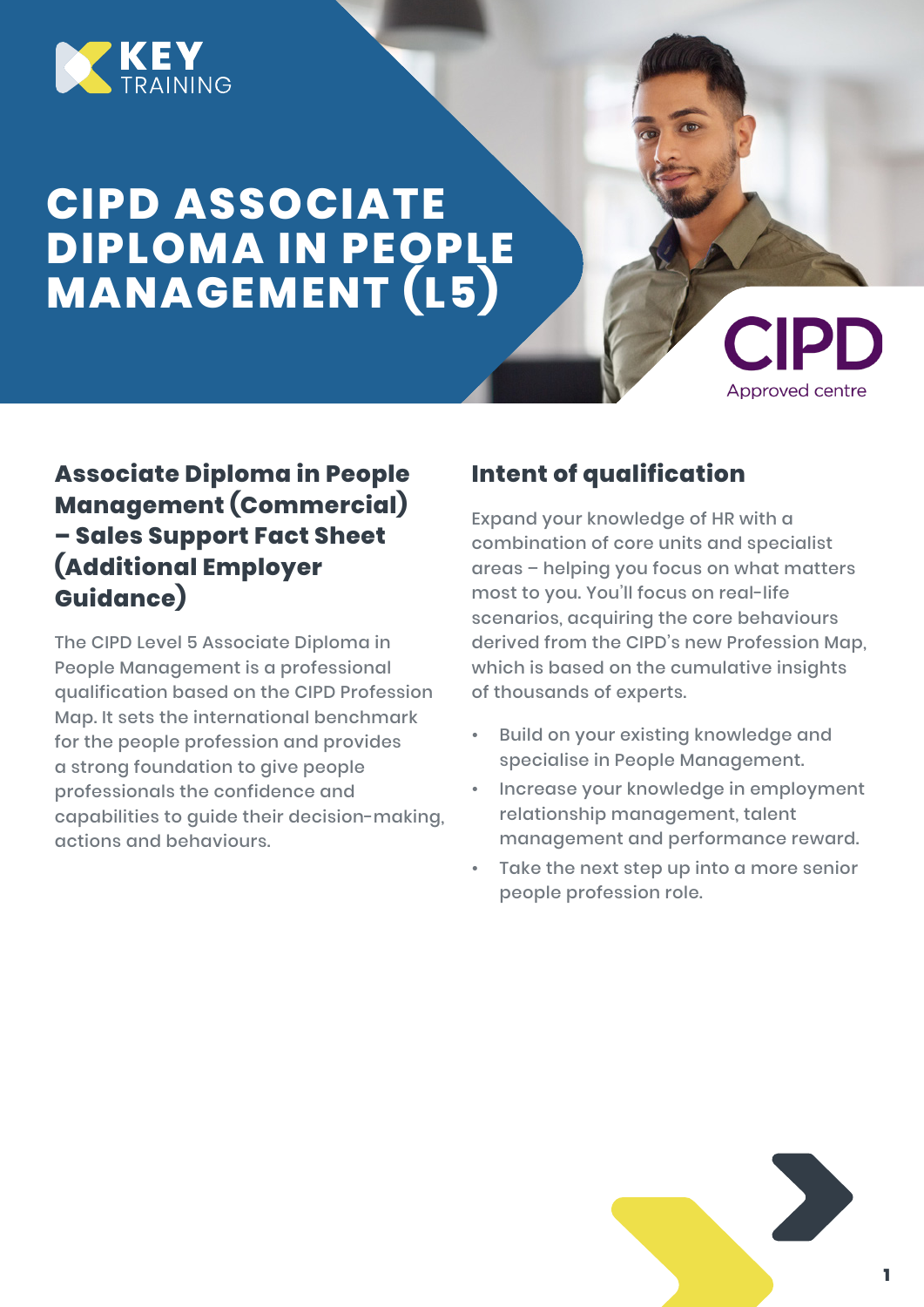

## **Delivery model**

The delivery model is covered through seven written assignments based upon given scenarios or case studies. The learner with full access to the CIPD portal and the option to attend the L5 apprenticeship webinars run by the Key Training Learning Coaches. The learner is also provided with a copy of the Key Training L5 Assignment Writing Guide.

### **Entry requirements**

- This qualification is designed for learners aged 18+
- The CIPD has a policy for learners where English is not their first language that gives guidance on appropriate English language entry requirements. The policy can be found on the CIPD website **https://www.cipd.co.uk/membership/ students/qualification-policies**
- Eligibility Assessment Interview.